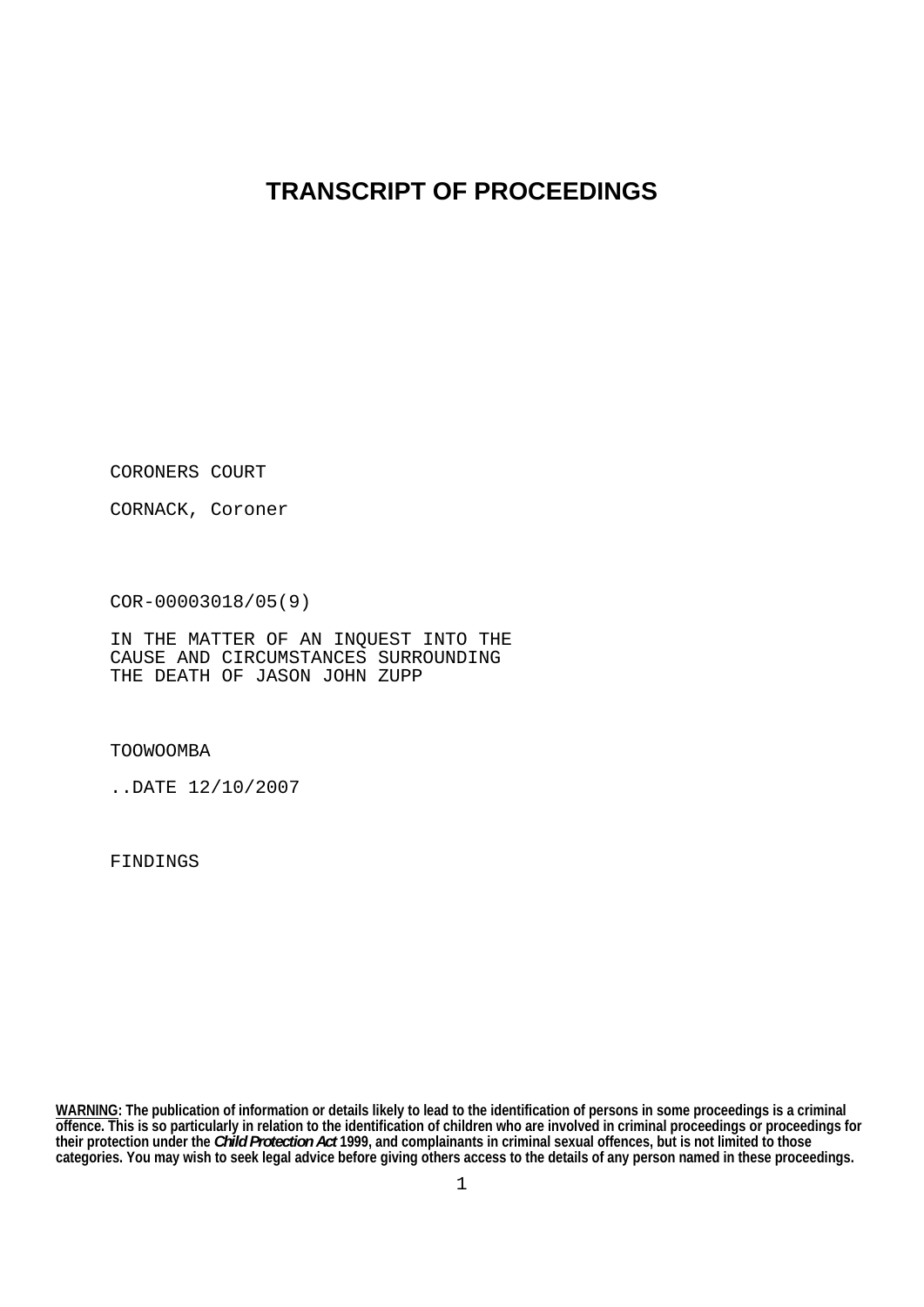12102007 T20-22/ELC(TWB) (Cornack, Coroner) CORONER: This is an inquest into the circumstances surrounding the death of Jason John Zupp.

At the commencement of my findings I acknowledge the presence today of Mr Zupp's fiancée, Lisa Marsh, who is here on her own behalf and on behalf of their son Noah, the parents of Mr Zupp, a sister of Mr Zupp and the grandmother of Mr Zupp who have been interested in the proceedings.

It is a long time since Mr Zupp died. Unfortunately now it is getting onto almost two years since his death, so it is disappointing that the inquest is held at such a late stage. There are a number of reasons for that and for that delay of course apologies should go to the family who obviously would have preferred to have an inquest at a much earlier time.

Under the Coroner's Act a Coroner who is investigating a death must find whether or not a death in fact has happened and must also find who the deceased person is, how they died, when they died, where they died and what caused them to die. The Coroner must give a written copy of the findings to the family members of the deceased person who have indicated that they will accept the document on behalf of the whole family and if an inquest is held any person who, as a person with a sufficient interest in the inquest, appeared at the inquest. That written copy of the findings unfortunately will not be available today. It will be prepared within the next week or so. I have determined to give my decision today orally so that there is a conclusion to the matter to avoid family

**10** 

**20** 

**1**

**30** 

**40**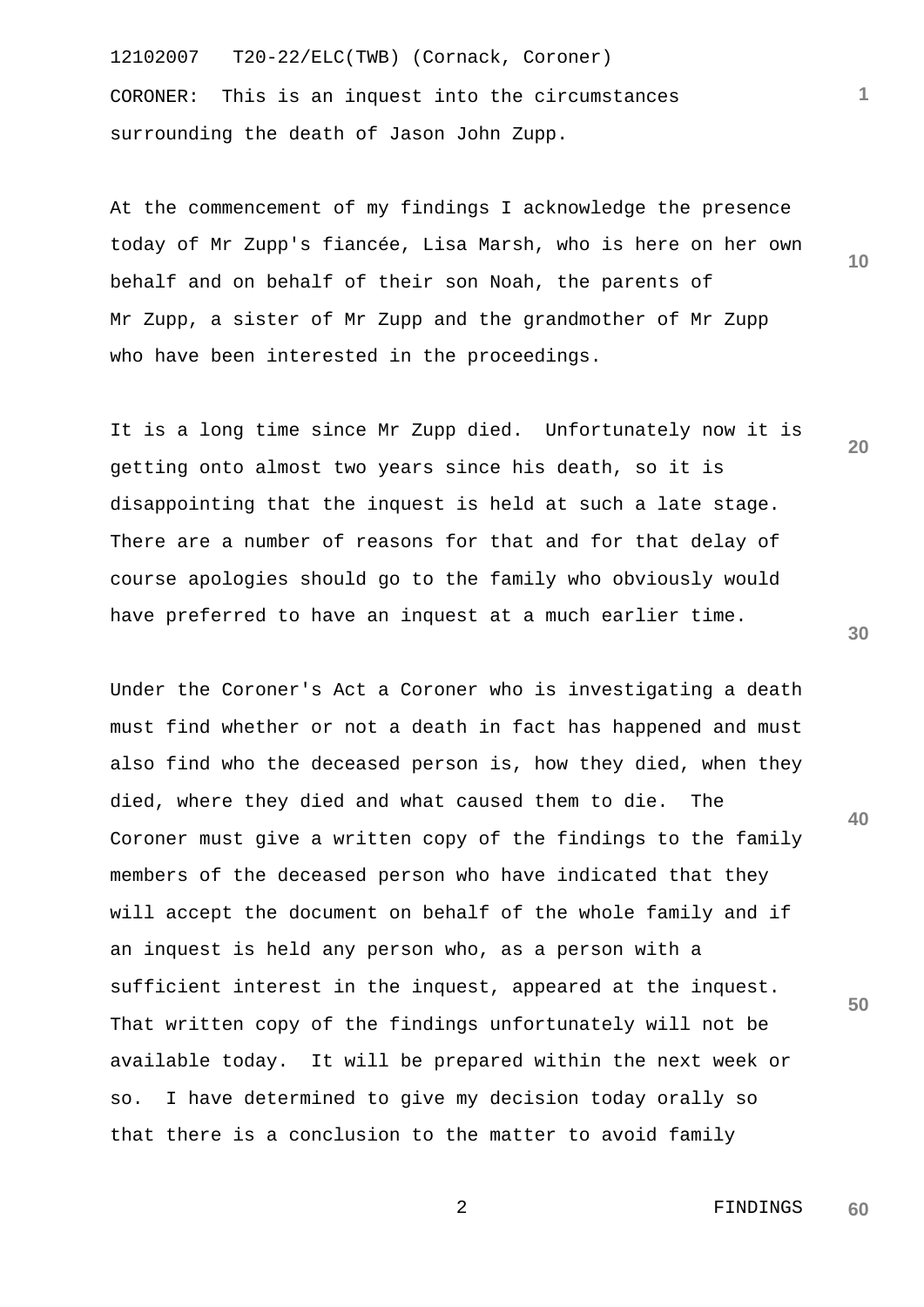members having to travel from various parts to come back to hear the decision. If I wanted to give a decision in writing, there would be a delay and I believe that would just lead to unnecessary cost on behalf of all the parties.

The findings will simply encompass a form where in précis what is found in my decision now will be formulated so the family will hear a lot more words today than they will see in the form. I will supply a copy to Mr Jones on behalf of the family - he can disseminate that to the family members - and also a copy to the solicitors who instruct Mr Davies. If there is another family member who would like a copy, they need to give their particulars to the sergeant at the conclusion of the proceedings today and he will pass that information on to the Coroner's office at Dalby and, as best we can, we will be providing that information to the interested parties.

**40**  As part of the Coroner's duties, the Coroner must not include in the findings any statement that a person is or may be guilty of an offence or civilly liable for something. Therefore, this Court will not be making any findings about whether the Statewide company is civilly liable for anything or guilty of any offence nor will it be making any statements about Mr Zupp being guilty of any offence.

The Coroner may comment on anything connected with the death investigated at an inquest that relates to public health or safety, the administration of justice or ways to prevent

**10** 

**1**

**20** 

**30**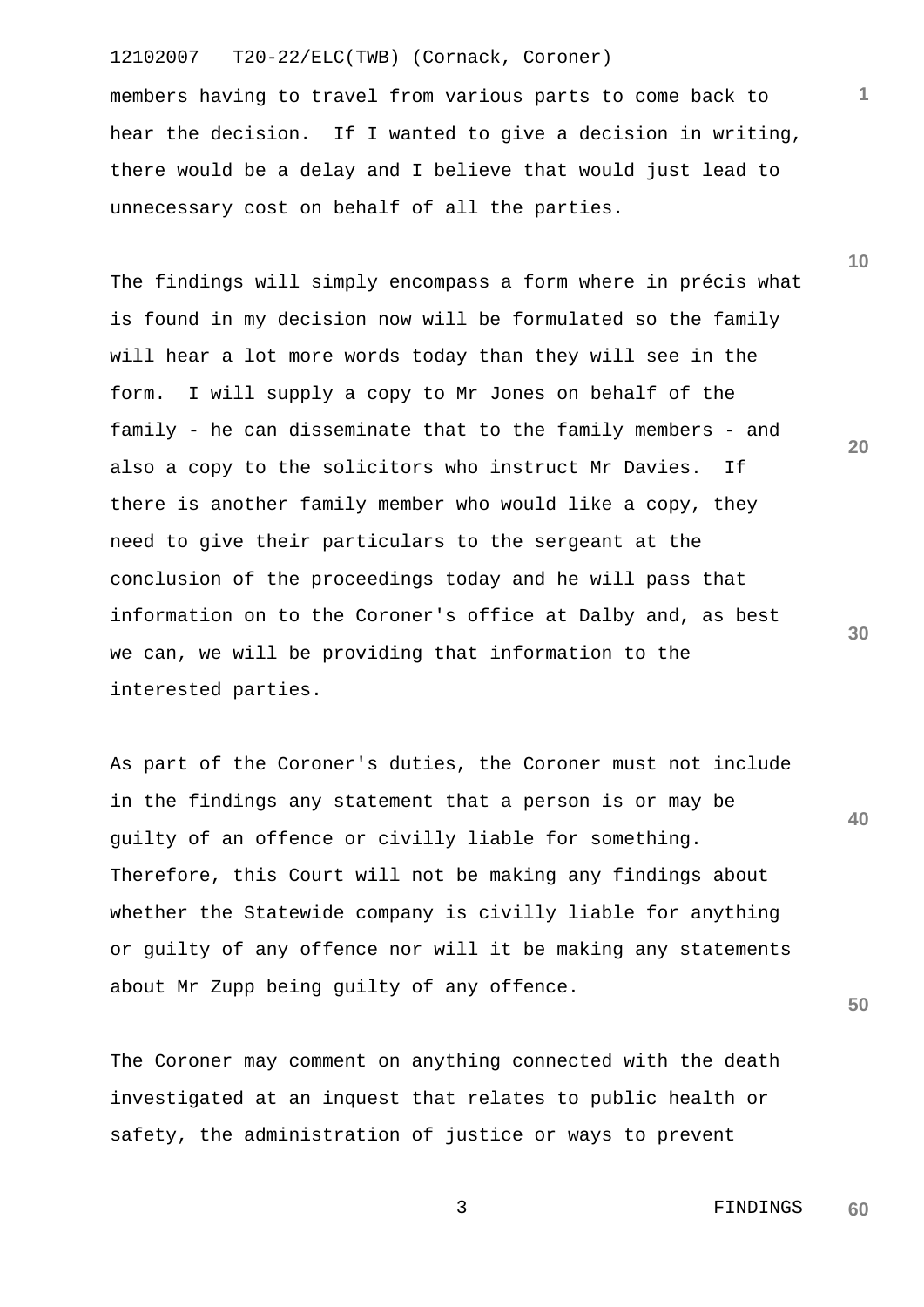deaths from happening in similar circumstances in the future. Obviously the evidence that has been heard here would indicate that there are comments that could be made to prevent deaths from happening in similar circumstances in the future and the sergeant who appears to assist the Coroner has indicated a number of matters.

At the commencement of the inquest we did hear a submission from someone in the truck-driving industry speaking on behalf of that industry indicating the pressure that was often put on long-distance truck drivers and about the lack of facilities provided to long-distance truck drivers to allow them to have proper breaks, indicating that there was no provision of clean, comfortable stopping places for them throughout Queensland. Of course, the trucking industry is of vital importance to Australia and to everyone in Australia and the bumper sticker that used to say "Without Trucks Australia Stops" is important and it is important that the community as a whole provides as best as possible a safe working environment for every long-distance truck driver in Australia.

The evidence that I have heard indicates to me quite clearly that Mr Zupp loved driving trucks and he loved his rig. It was an expensive rig and he was proud to be a truck driver and to drive his rig. It also indicates to me that he was a proud father of Noah and whilst he was having difficulties in his marriage I am not satisfied that the evidence proves that he was suicidal or that he was under intense pressure from his fiancée about any matter and I am not satisfied that he was

**30** 

**20** 

**1**

**10** 

**40**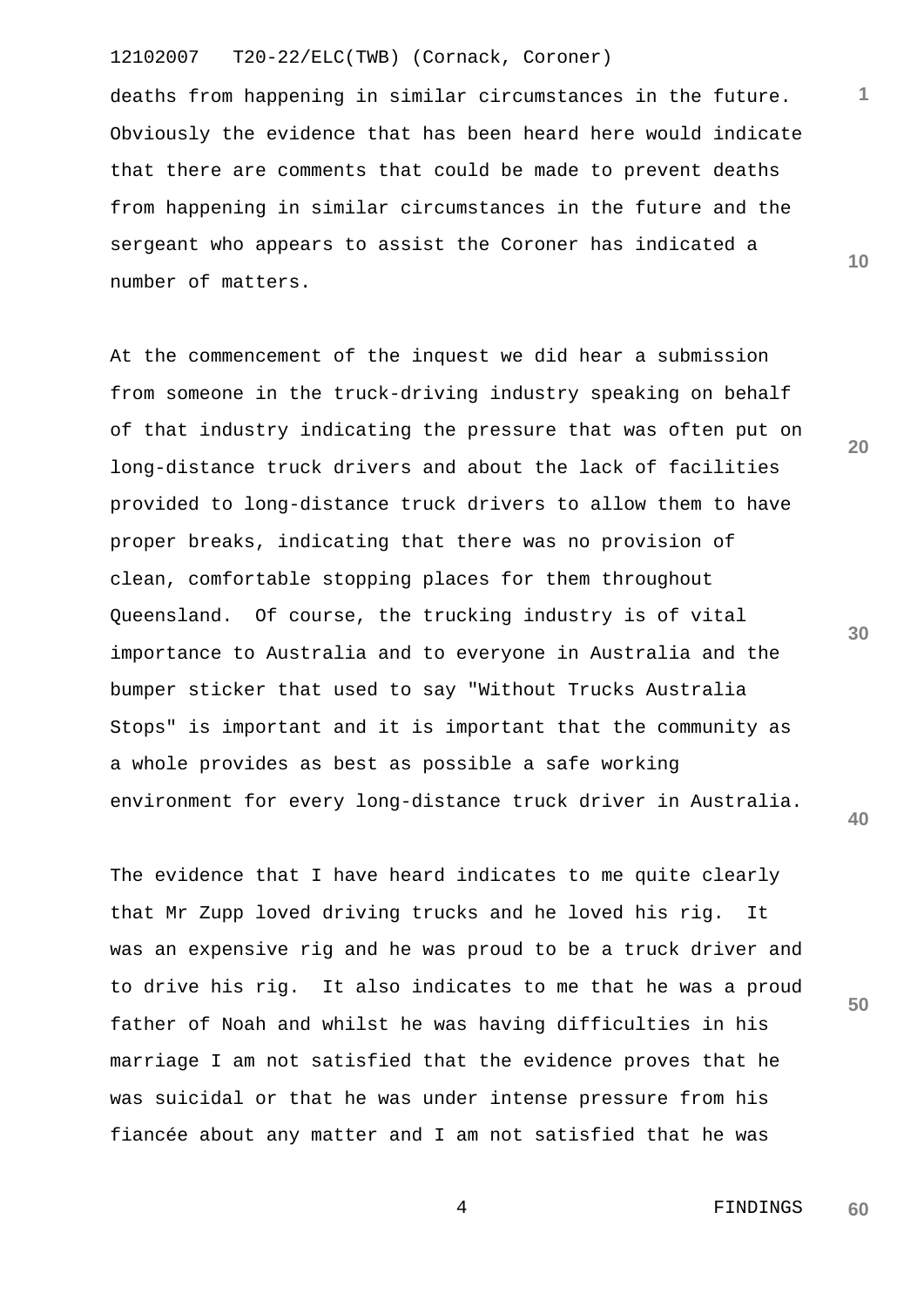rushing back to Toowoomba fearing that he would not be able to see Noah the next day. In fact, I found it rather disappointing the way that material was raised by the employer as I believe it simply added to the emotional stress of the proceedings and it was unnecessary.

Many things are not in contention. It is clear that Mr Zupp, who was born on the 5th of May 1980, who was 25 years of age at the date of his death and a long-distance truck driver, died as a result of a motor vehicle incident where the large Mack truck he was driving overturned and the trailer spun around about 16 kilometres north of Taroom on the Leichhardt Highway. It is not exactly and precisely known when the incident occurred but passers-by found the truck overturned on its side at about 2330 hours on Saturday the 10th of December 2005.

I am satisfied that the truck and the trailers behind it had travelled down the left-hand table drain for about 100 metres where it had re-entered the road, crossing the road at an angle and rolling onto the left-hand side of the prime mover. The vehicle then proceeded down the right-hand table drain where it impacted with a bank and the three trailers slid around the road so that it faced the way it had been coming.

Mr Zupp was thrown out of the cabin and his body was found near the cabin. There is no evidence whatsoever that he had applied the brakes or in any way tried to prevent the crash.

**30** 

**20** 

**1**

**10** 

**40**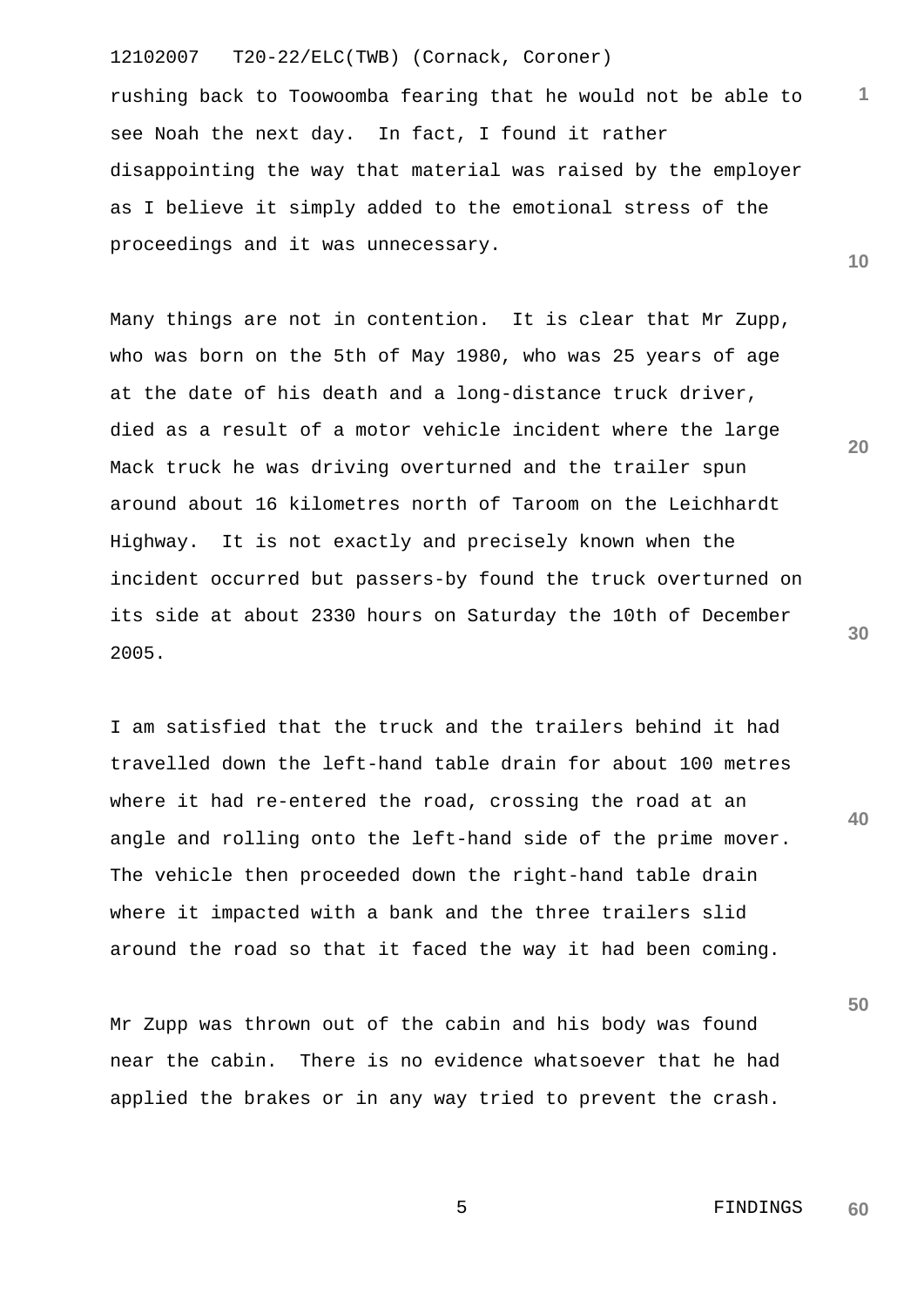The prime mover was a Mack truck registered 05-SGT Queensland. This happened on a very good section of bitumen. It would appear that Jason was not wearing his seatbelt as he was thrown from the vehicle. There is some evidence that he was in the practice of not wearing his seatbelt, but that would appear to be a red herring in this case because his failure to wear a seatbelt seems to have had no impact upon the collision or on his death.

Now, if Jason had completed his logbooks and kept them with him in the way he was required by law, then it would have been much easier for investigators to piece together his journey and to find out where he had been at any one time. It is clear that Jason had worked for the company for some time and it is clear that during that time practices were lax to say the least about logbooks. Jason had been issued with infringement notices for not completing his logbook twice in the past and when the logbook was seized there was no record of the journey he was undertaking at the time.

Some evidence from some of the drivers who gave evidence at this inquest indicate that that was a practice actively encouraged by the company, that logbooks were not completed as journeys were undertaken, that they were completed at the end of the week and they were fudged to make it look like the drivers had complied with all the legislation. It was clear that Jason had not completed his logbook for several days prior to the incident. In fact, it is reasonably clear on the evidence that he had driven in excess of 5,000 kilometres over

**10** 

**20** 

**1**

**30** 

**40**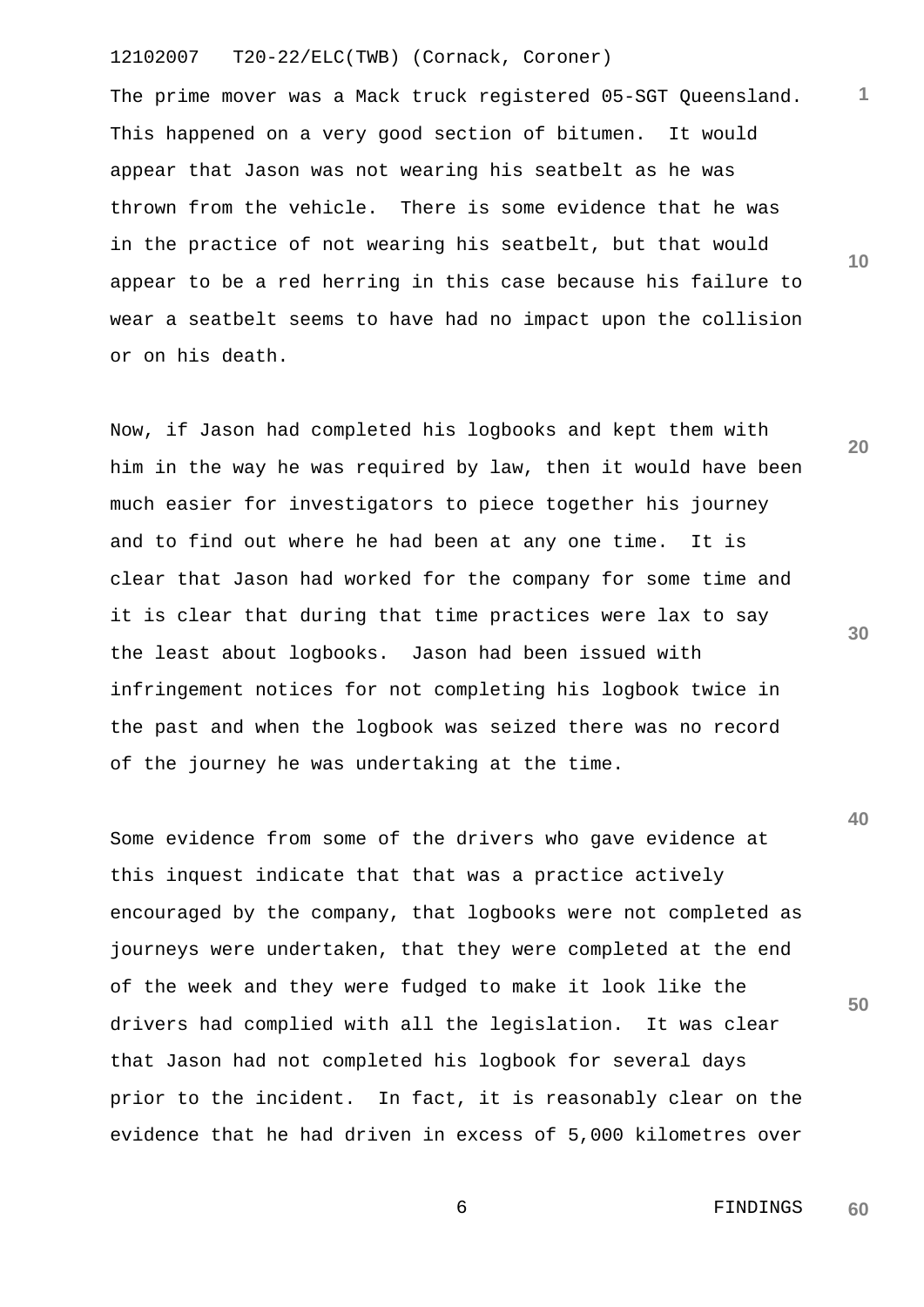the six days prior to his death and he had not recorded those journeys in his logbook.

One of the most disappointing things about the investigation is that as soon as the police started their investigations they started to get information from witnesses who came forward to advise them about practices in the company that they thought were dangerous and that had in some ways led to the circumstances surrounding Jason's death. Now, that is an unusual thing. Witnesses do not normally come forward and give that information to investigators. In this case there were a number of witnesses who told police that the company regularly had their drivers drive vehicles that were over length, that they did not keep proper records, that they encouraged drivers to drive excessive hours, that they would pressure on drivers to drive excessive hours and all of these things, of course, have an impact upon the safety of the operation as a whole and on the safety of every individual driver driving under those conditions. The disappointing thing is that those matters should have been immediately, extensively, professionally and speedily investigated by the police or the Department of Transport. Because of some communication breakdown between the investigator, who was at Roma, and other authorities that were at Toowoomba, the company being at Toowoomba, those investigations were not carried out.

Now, there are some suspicions about what was happening at the company. There is an inference that is available that all was **10** 

**1**

**20** 

**30** 

**40**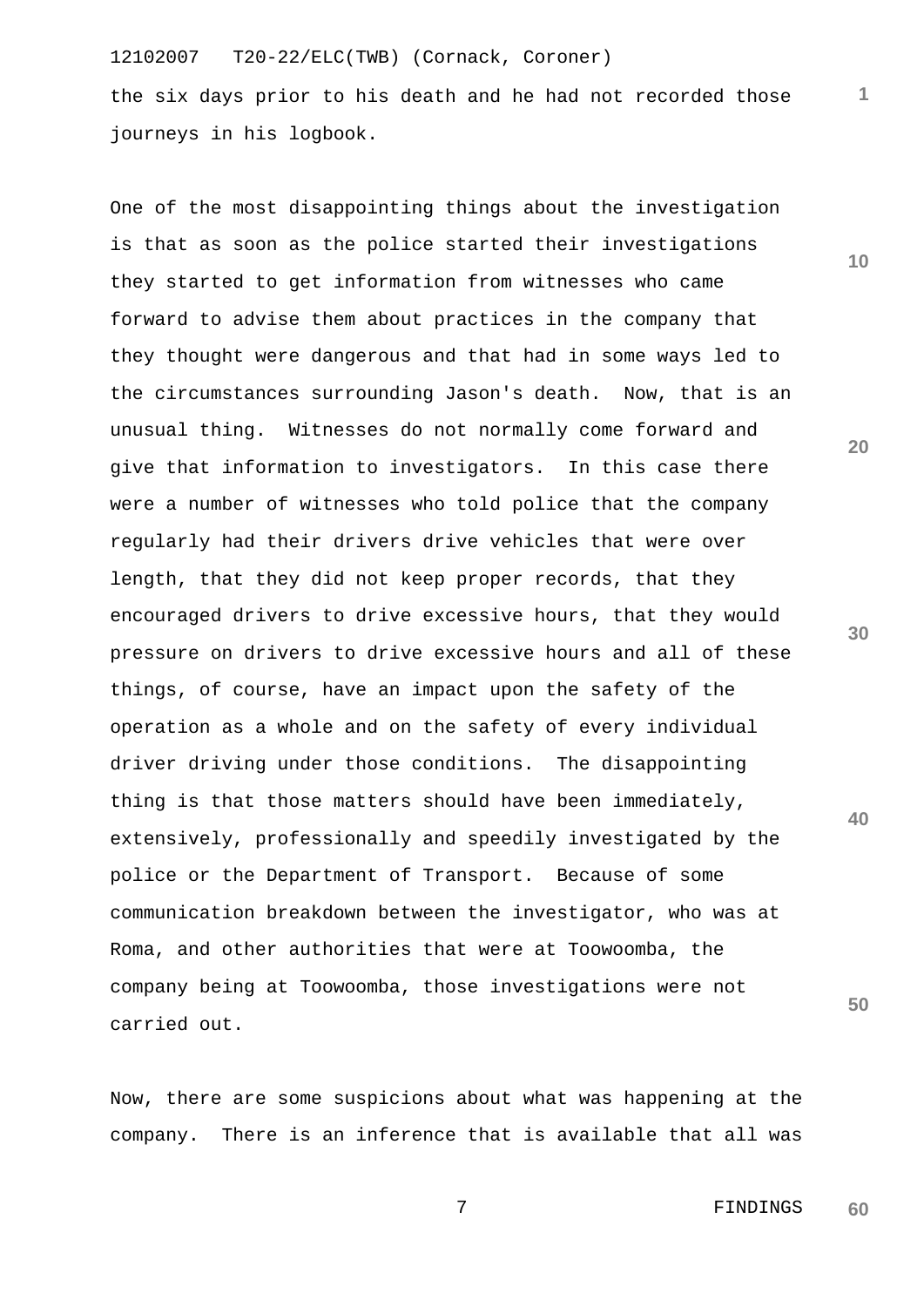not as it should have been at the company. Mr Eyers agrees that he did not chase up the drivers for their yellow slips. Some witnesses said he told them to wipe their "arse" with the slips. On the proceedings here, Mr Eyers has engaged solicitors and a barrister to come along for two days at this inquest and yet he produces not one record showing that the company had any appropriate procedures in place about the yellow slips or showing that there were any yellow slips from any other person. He produces a statement from one of the drivers saying that he always put in his yellow slips, but it would have been an easy thing for Mr Eyers to produce the company's records about the yellow slips. That seems to raise quite a lot of suspicion about what was happening at the company. Mr Eyers agrees that it was a reasonably regular occurrence that trucks left his depot when they were over length and that has safety implications for drivers as well.

This truck was over length and on this truck that Jason was driving the brakes had not been properly adjusted. In this case it was clear that Jason had been told two days before this happened that he needed glasses and he was not wearing glasses and he had not got the glasses and he was still driving a truck.

There is some evidence that some drivers watch DVDs as they are driving along. There was a DVD in the cabin with Jason. The evidence really seems to me on what I have seen and heard to establish that Jason was not watching a DVD and being distracted because if he had been distracted, as soon as the

**30** 

**20** 

**1**

**10** 

**40**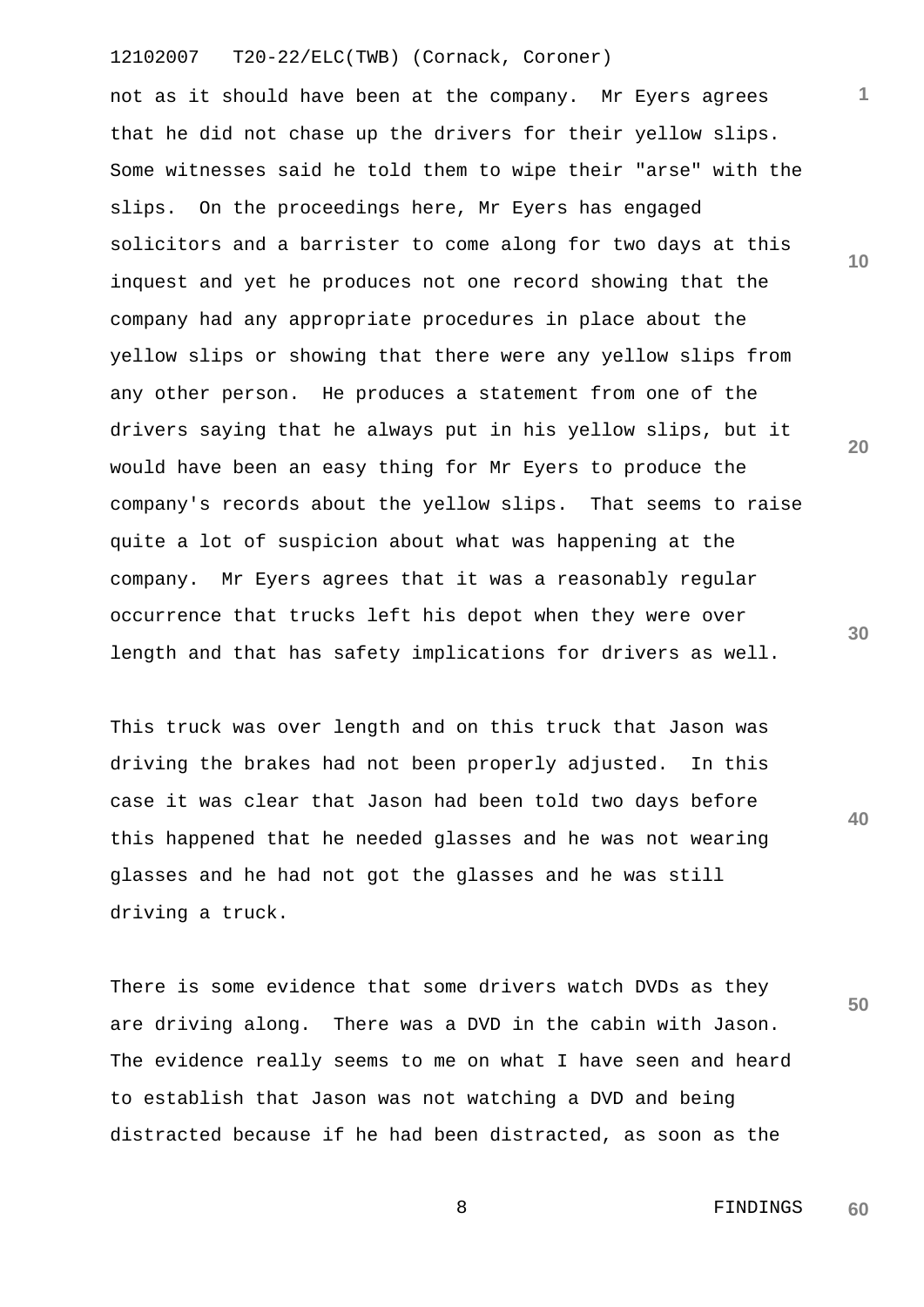vehicle left the road he would have taken some action either to brake or to bring the vehicle back onto the road in an appropriate way, so I am not satisfied that the evidence suggests he was watching a DVD.

This trip that Jason was on: he had started at Toowoomba and at the point of the crash he had driven 1,580 kilometres. That roughly equates to about just under 20 hours of driving in a 30 and a-half hour period at 80 kilometres per hour. Now, that does not include the time it took to load and unload and I accept on this journey there was a lot of time spent loading and unloading and there was quite a number of stops on the way. I am satisfied the evidence establishes that the trip Jason undertook could not have been lawfully done according to the fatigue management regulations that were in place at the time.

Jason was about 16 kilometres away from where he intended to pull over and go to sleep and have a rest. It was close to Christmas. He was looking forward to seeing his son the next day. There is no evidence that he had any family history of epilepsy and there is no evidence on the inquest that there was any vascular, metabolic, cardiac or cerebral event preceding the event that might explain a sudden loss of consciousness leading to him losing control of the vehicle. It is the medical opinion of one of the pathologists who has reviewed the documentation by Dr Guard that the most likely explanation is that Jason has gone to sleep.

**10** 

**1**

**20** 

**30** 

**40**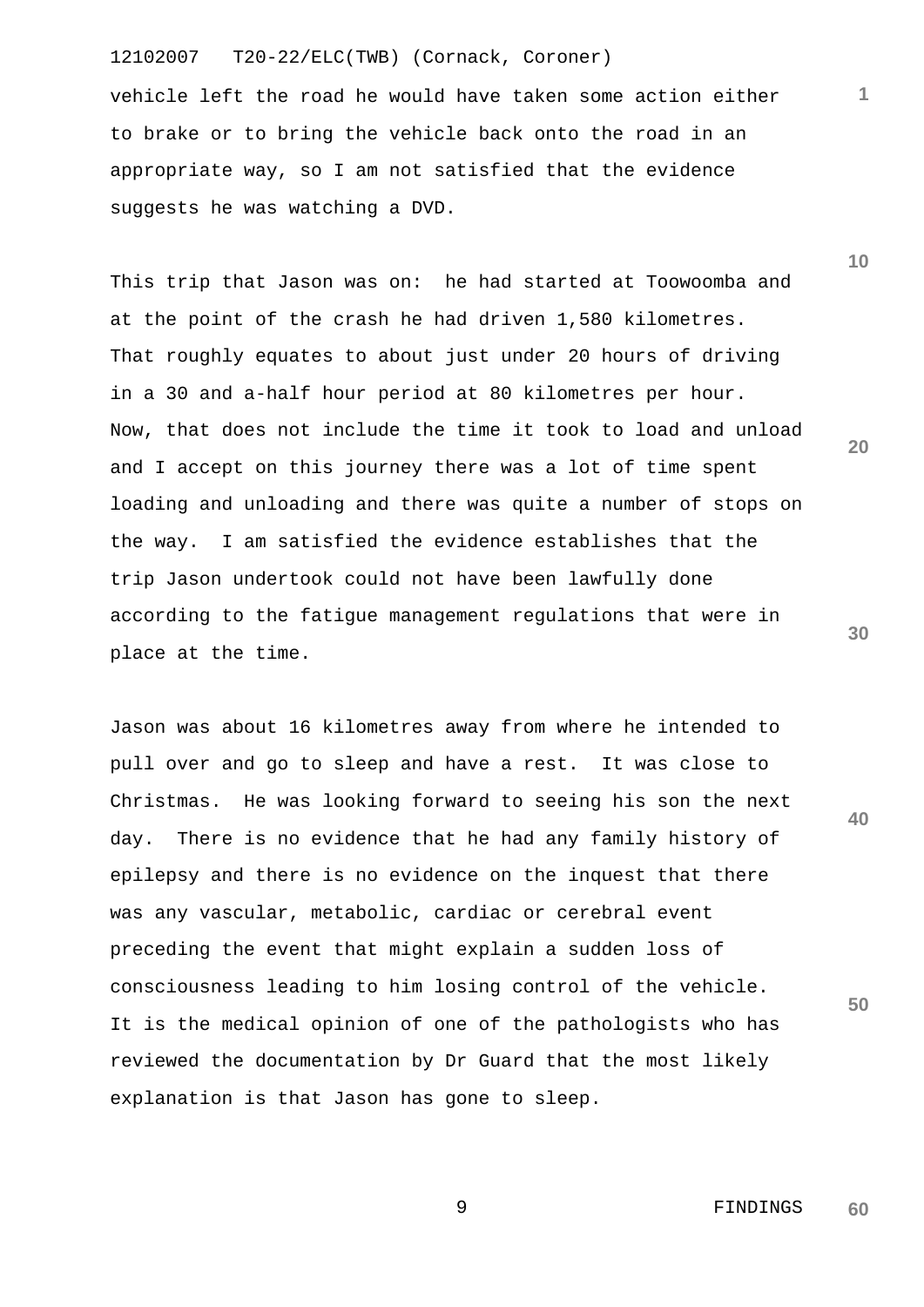Jason was not a new long-distance truck driver. He had been doing that for some time. It seems that truck driving was in the family as his father has experienced driving trucks as well. So no doubt Jason was aware of all of the risks involved with truck driving. He was intending to pull over and have a rest just down the road.

I find that the evidence satisfies me that what caused Jason to die was that he fell asleep whilst he was driving the truck and the truck left the road, crashed and this caused his death from injuries he suffered in that crash, his body being thrown from the vehicle.

**30 40**  According to the autopsy certificate the cause of death was hypovolemic shock and annexa due to massive trauma to the rib cage and rupture of the liver due to trauma with another significant condition being a fracture dislocation of the left femur and right knee. It is clear that there were a large number of injuries suffered by Jason as a result of being the driver in a motor vehicle collision and this is what caused his death.

On the evidence before me, there is a large amount of suspicion about what the company was doing and not doing to enforce the requirements of the law about fatigue management and proper safe driving practices for its drivers. Those have not been thoroughly investigated. It would appear from the evidence of a number of drivers that there was a culture where the company put pressure on drivers to keep driving and a

> 10 FINDINGS **60**

**50** 

**20** 

**1**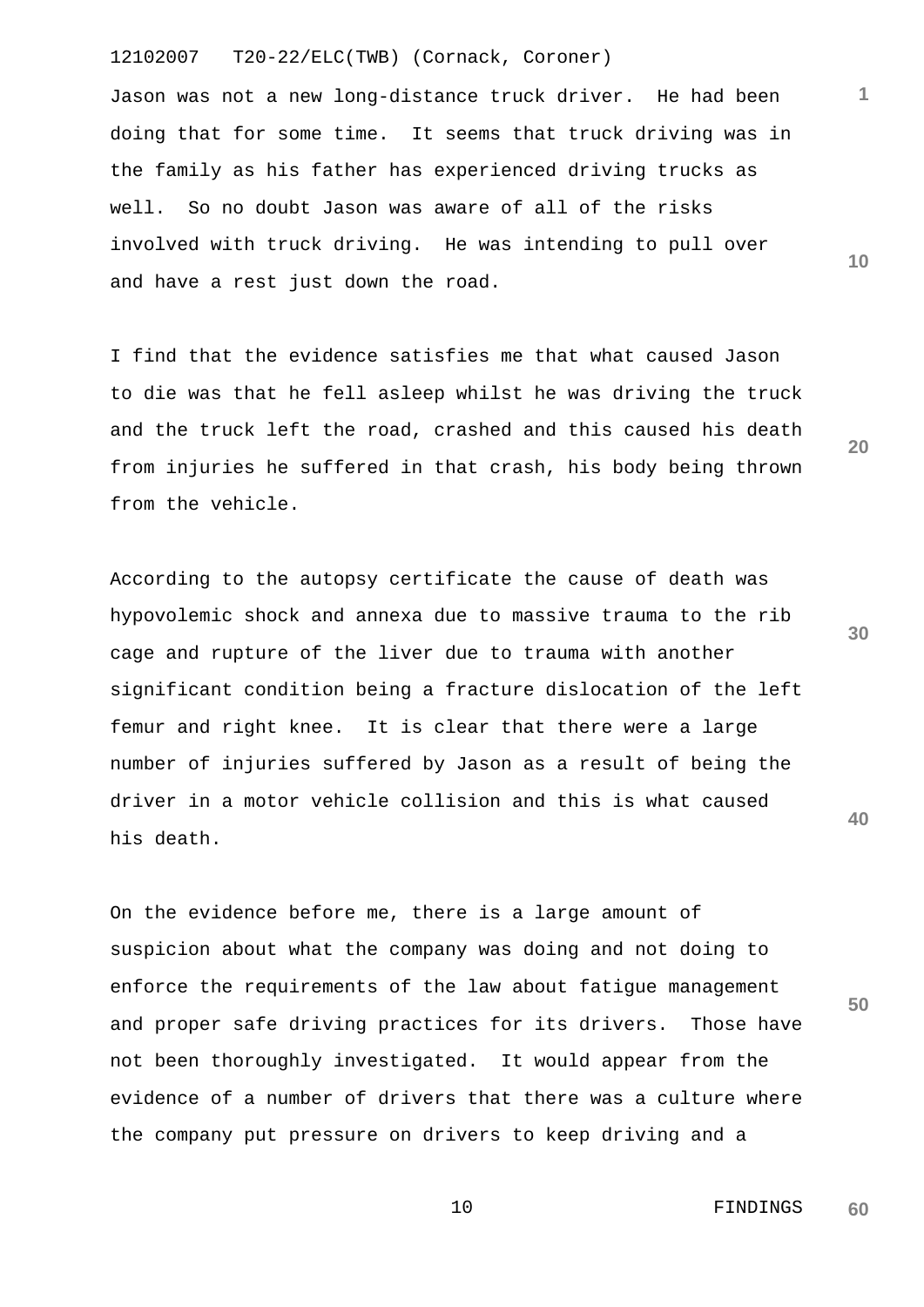**10 20**  number of drivers have given evidence that they were forced to drive long hours without break. There are comments that can be made about those drivers and obviously they are drivers who are upset about certain things to do with the company and upset about losing a friend and colleague when Jason died. Of course, it would have been a much more preferable set of circumstances if those suspicions and issues had been properly investigated so that I would be able to make proper findings about them but in the circumstances I am unable to do that because no thorough investigation was completed.

Certainly comments can be made on the evidence about ways to prevent deaths from happening in similar circumstances in the future and that is that there should be greater enforcement or compliance with all fatigue management practices to ensure that those doing long-distance truck driving have adequate rest breaks and that companies employing people for longdistance truck driving create a culture of compliance rather than a culture of subversion of the laws about that.

As a side issue, of course, if the community could provide greater resources for properly resourced clean and comfortable rest stops for truck drivers at regular intervals on all the highways, that would of course lead to a greater system where truck drivers can pull over more readily and take the required breaks.

I do not think I need to make any further findings.

 11 FINDINGS **60** 

**1**

**40** 

**50**